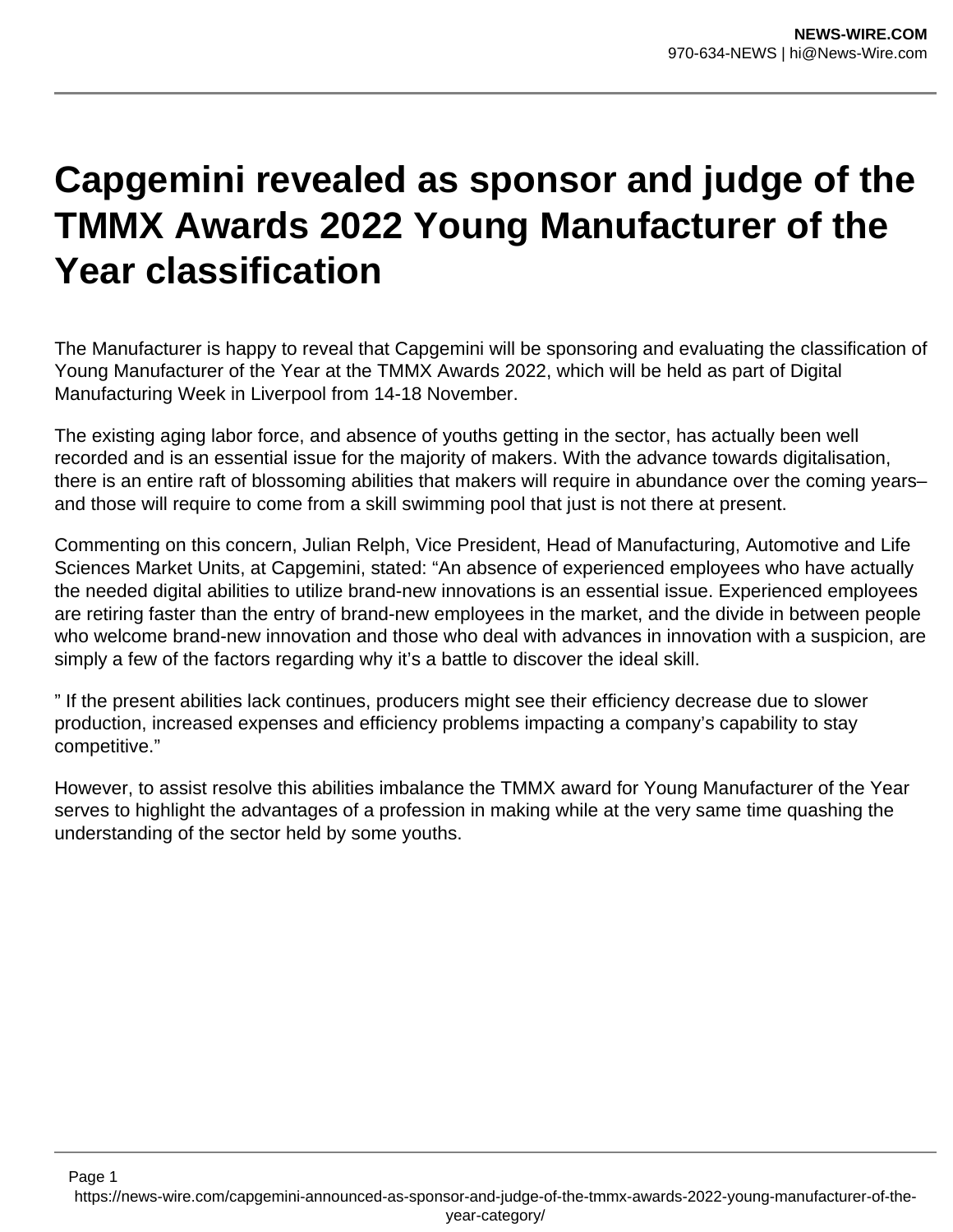

2021 award winner Catriona Booth, Jaguar Land Rover, commented: "Receiving this award identifies not just my contribution however, by extension, identifies the advancement of young female leaders in production which is truly something to commemorate."

The award, readily available to producers aged 19-30, shines a spotlight on a person who has actually shown a strong understanding of their production environment and procedures; a hands-on enthusiasm for their work; a record of dedication to training and expert advancement; and an aspiration to master the market.

Relph described that to make sure a more powerful and more sustainable future for production in such a fast-changing and complicated world, it has actually never ever been so crucial to fill the space with individuals that have the appropriate knowledge, professional understanding and most significantly, digital abilities to proactively handle today's environment.

Manufacturing supplies outstanding task chances for continued individual advancement however might not be leading of the list for lots of youths. "We have a commitment to highlight the chances so that youths know what's on deal," he included.

" Bringing more youths into the sector will assist to get the word out and motivate others. This is why Capgemini greatly buys youths through lots of programs such as the Digital and Social Inclusion program which utilizes our abilities to assist society address the effect of the digital transformation and harness the chance it brings.

" It is essential we assist youths to comprehend the chances offered to them and supply chances to talk with our individuals, and experience time in the office– structure paths into work through our digital academies, offer training and assistance for those who may otherwise not get the chance, and dealing with partners throughout the sector to offer job opportunity for young skill. This is why Capgemini is

Page 2 https://news-wire.com/capgemini-announced-as-sponsor-and-judge-of-the-tmmx-awards-2022-young-manufacturer-of-theyear-category/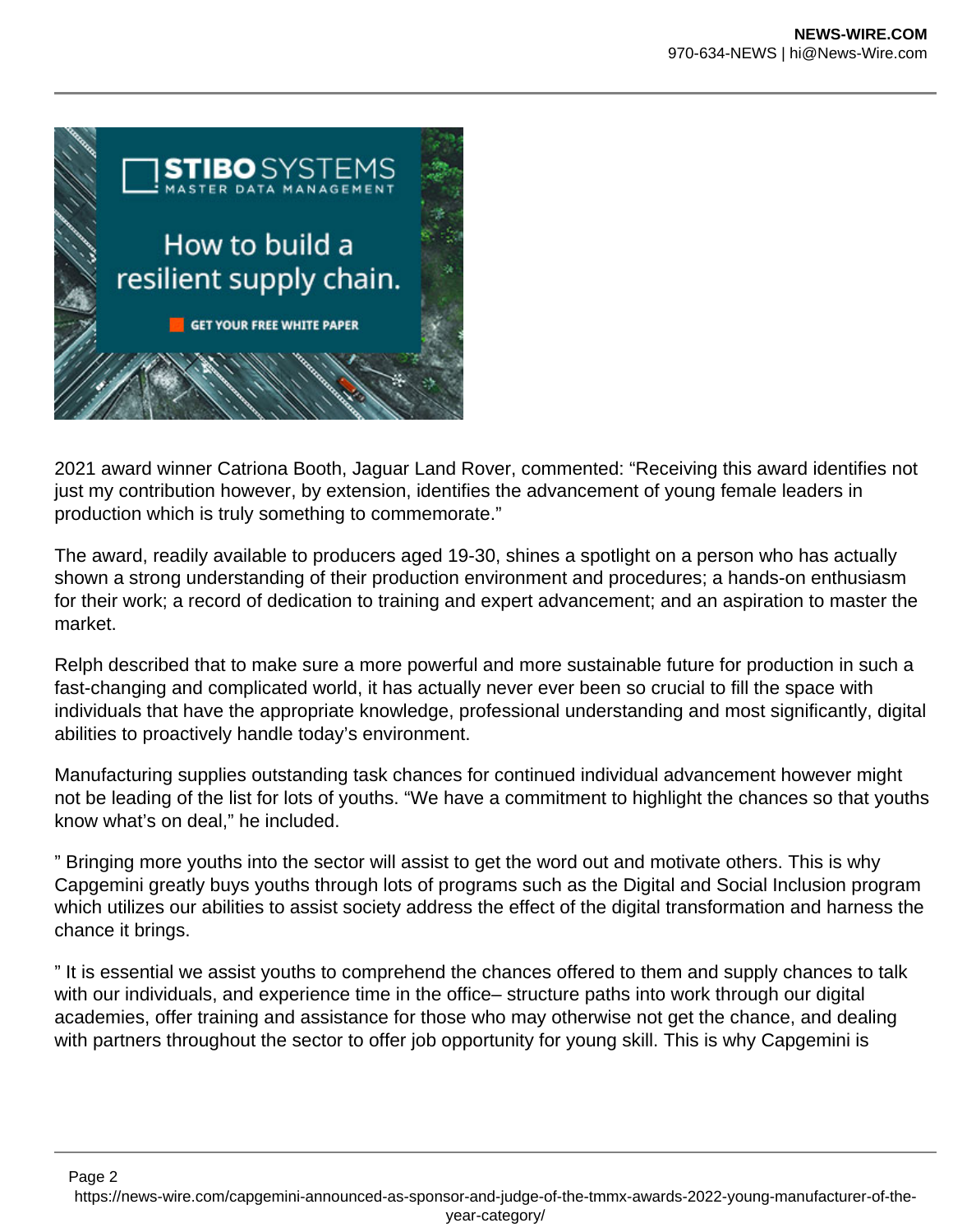dealing with both main and degenerated federal governments and regional education to offer an entry indicate the market and make it possible for youths to get the future they desire.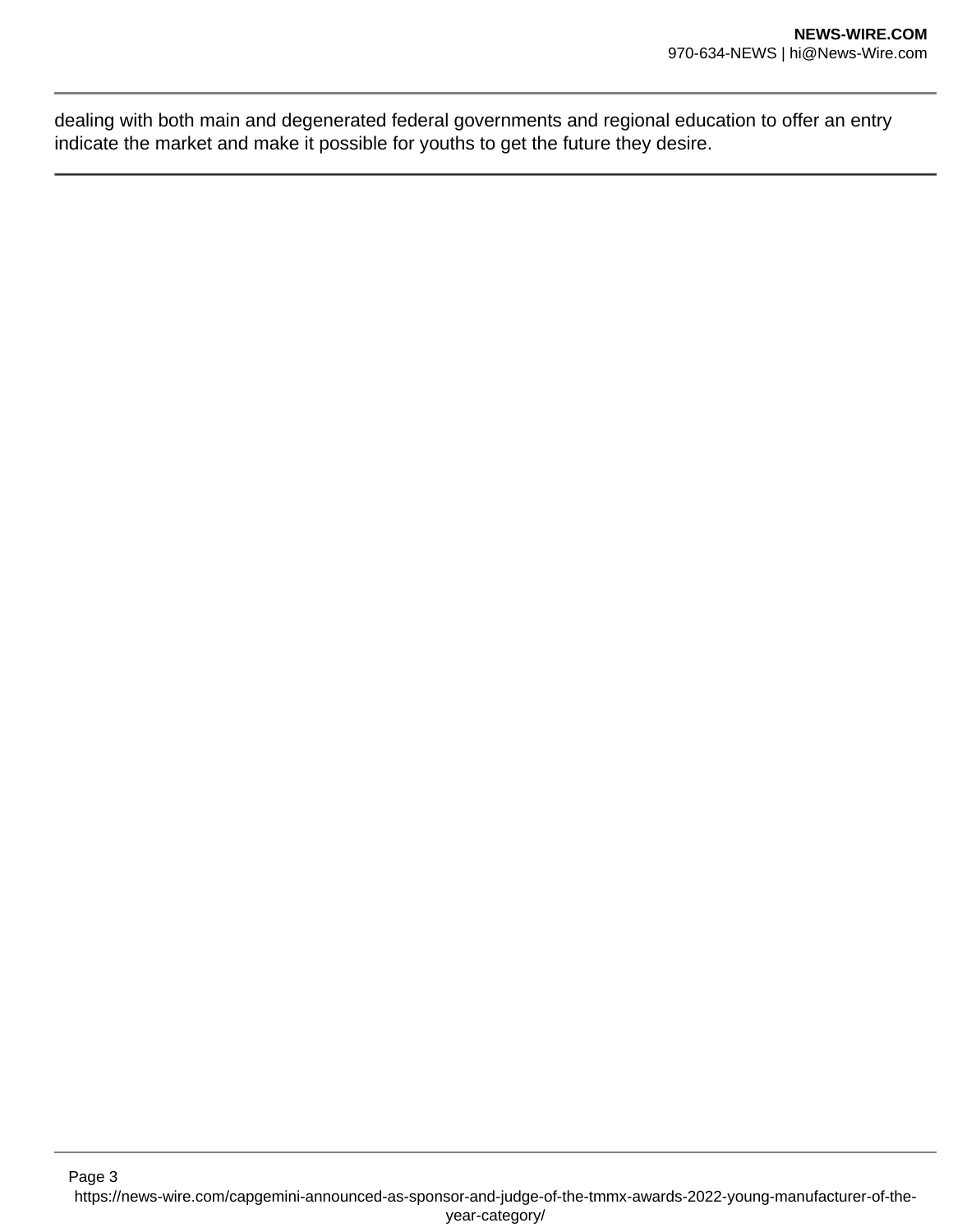

Julian Relph, Vice President, Head of Manufacturing, Automotive and Life Sciences Market Units, Capgemini

" Our acquisition of Altran has actually included over 50,000 production and engineering experts to the